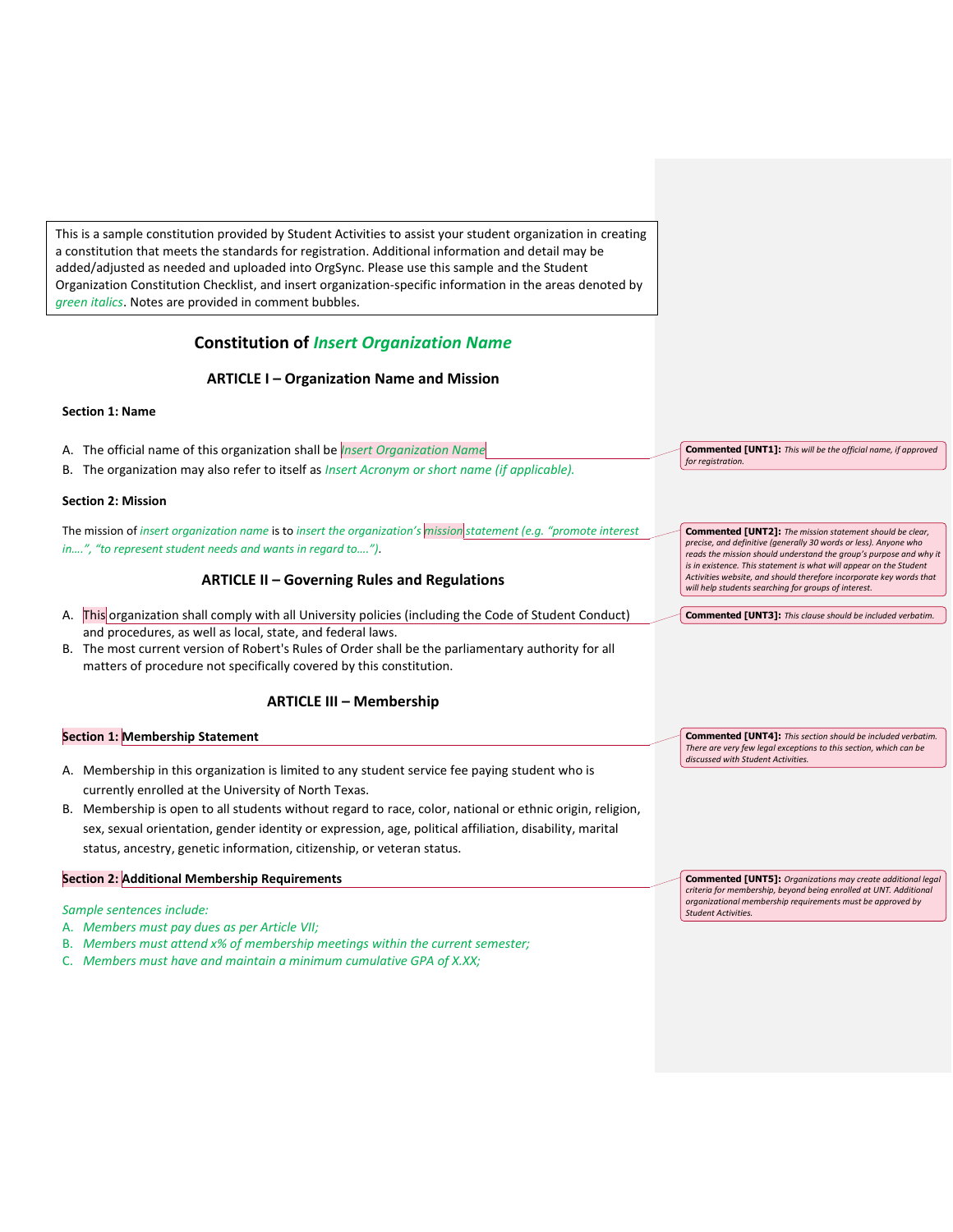Together with Article III, Section 1, these additional requirements define what it means to be an "active student member."

# **Section 3: Voting Rights**

Only active student members are eligible to vote.

# **ARTICLE IV – Officers**

#### **Section 1: Eligibility**

- A. To be eligible to serve as an officer of this organization, an active student member shall possess (at the time of election and during their term of office) at least the minimum requirements regarding enrollment, GPA, and disciplinary standing as stated in UNT Policy 07.019 (Student Organization Policy).
- B. An active student member who fails to meet any one of the requirements is automatically ineligible to serve as an officer until all criteria are met.

# **Section 2: Additional Eligibility Criteria**

*Add requirements, if desired.* The requirements of this section may be waived by a 2/3 affirmative vote of active student members, prior to nominations and elections.

### **Section 3: Titles and Duties**

- A. The officers of this organization shall include a President, Vice President, Treasurer, and Secretary, *and additional officer titles (if applicable)*.
- B. The President shall:
	- Serve as the official representative of the organization.
	- Supervise and coordinate the activities of the organization.
	- Serve as the liaison between the organization and University community.
	- Call regular and special meetings and presides over meetings of the organization.
	- Prepare agendas for meetings.
	- Maintain communication with Student Activities and ensure that all organizational information, including registration, is current.
	- Ensure that all officers are performing their duties as defined in this Constitution.
	- Keep advisor informed of activities and functions of the organization.
	- Be familiar with UNT policies (especially 07.019 Student Organization Policy and the Code of Student Conduct) as they relate to student organizations and communicate them to the organization as needed.
	- Provide all documents and records pertaining to their responsibilities to the newly-elected President.
	- Assign special projects to officers.

**Commented [UNT6]:** *This section should be included verbatim.*

**Commented [UNT7]:** *This section is optional. Organizations may create more stringent, legal officer qualifications than those listed in Section 1. This could include prior attendance, major, and GPA (greater than the UNT policy minimum), among others, and would need to be approved by Student Activities. This is what would be required for an active student member to be eligible to run for and maintain a position.*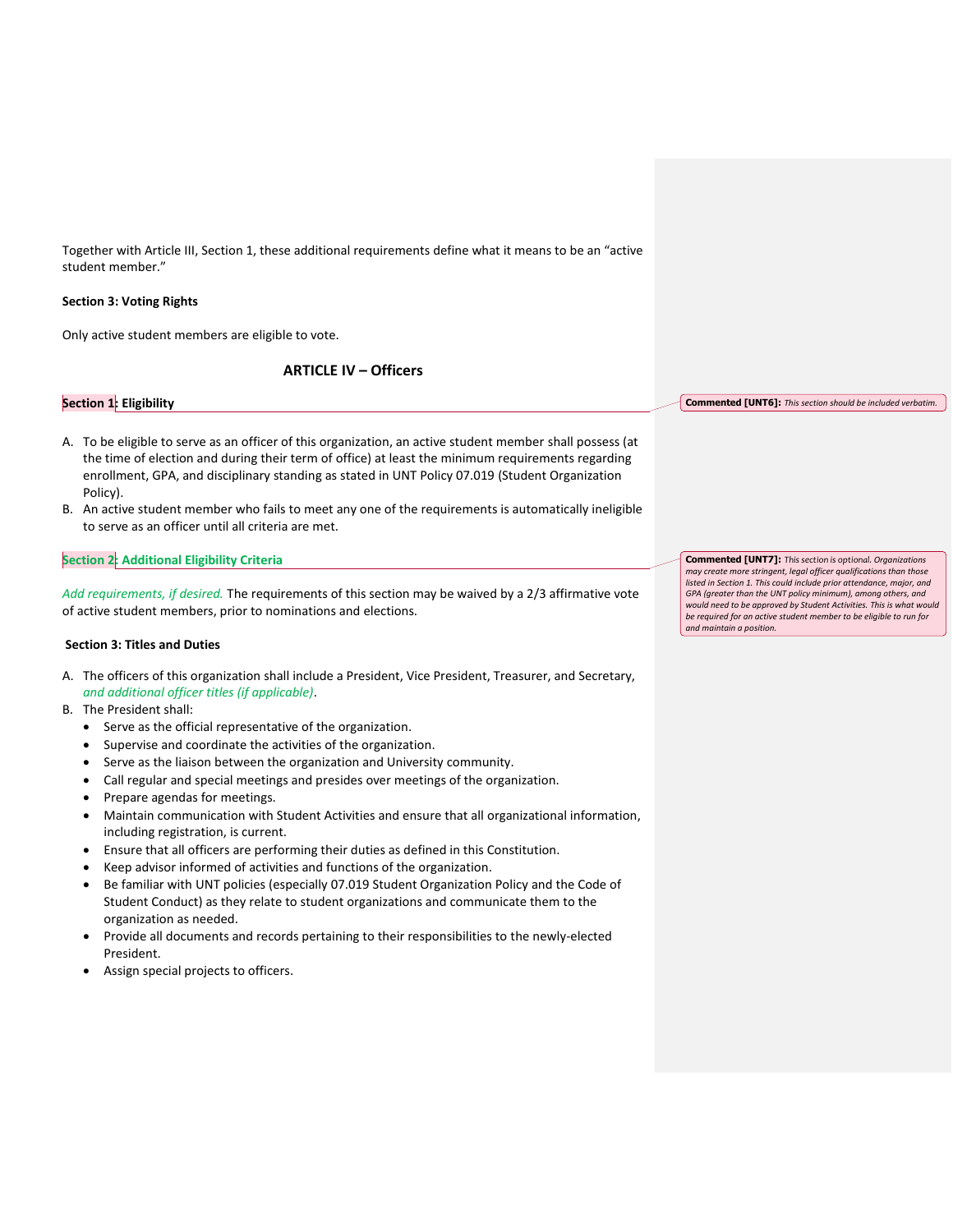- C. The Vice President shall:
	- Assist the President in their duties.
	- Assume the President's responsibilities in their absence.
	- Keep accurate records of all meetings in the Secretary's absence.
	- Plan and be responsible for all retreats and training of the organization.
	- Perform an audit of all financial transactions of the organization once per semester.
	- Provide all documents and records pertaining to their responsibilities to the newly-elected Vice President.
	- Assist in special projects as assigned by the President.
- D. The Treasurer shall:
	- Keep an accurate account of all funds received and expended.
	- Present a budget report of deposits and expenditures to the membership at least once per month, and as requested by the President, Vice President, advisor, or Student Activities.
	- Be responsible for collecting dues and notifying members who are delinquent in their payments, if applicable.
	- Provide financial records sufficient to allow the Vice President to perform audits.
	- Provide all documents and records pertaining to their responsibilities to the newly-elected Treasurer.
	- Assist in special projects as assigned by the President.
- E. The Secretary shall:
	- Notify members of meetings at least 48 hours in advance.
	- Keep accurate minutes and records of all meetings.
	- Maintain accurate list of members and their contact information.
	- Prepare the organization's registration profile and submit to Student Activities at the beginning of each semester, and when there are changes in organizational information over the course of the semester.
	- Take attendance at all meetings and maintain an attendance record.
	- Check eligibility for potential officers, prior to annual elections.
	- Keep copy of constitution and have available for members.
	- Provide all documents and records pertaining to their responsibilities to the newly-elected Secretary.
	- Assist in special projects as assigned by the President.
- F. The *additional Insert officer title* shall (if applicable):
	- *Duties of officer*
	- Provide all documents and records pertaining to their responsibilities to the newly-elected *Insert officer title*.
	- Assist in special projects as assigned by the President.

# **Section 4: Elections**

A. The nomination and election of officers shall occur annually at the membership meeting held in *insert month***. Commented [UNT8]:** *This is usually March or April.* **Commented [UNT8]:** *This is usually March or April.*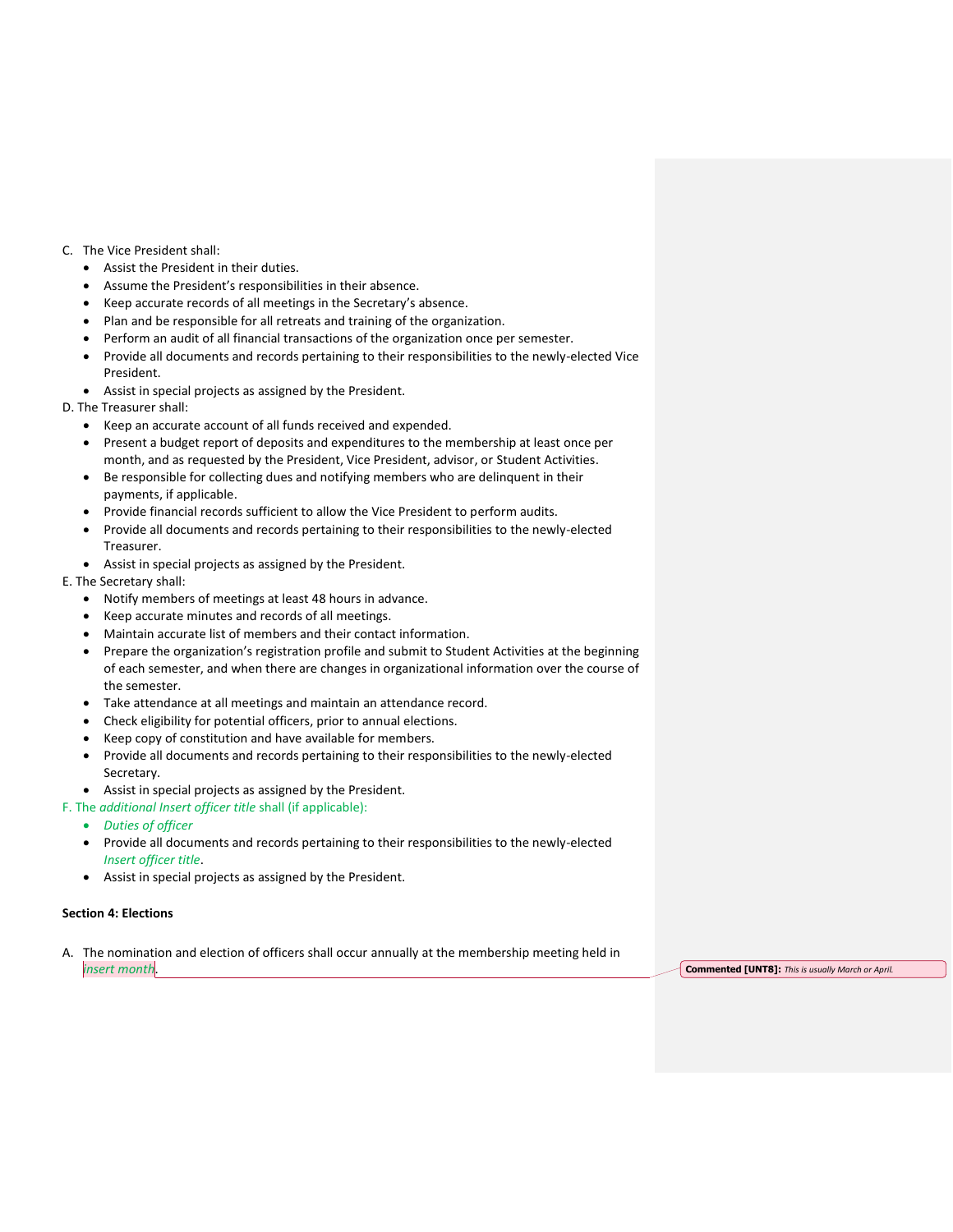- B. Any active student member may nominate someone or themselves for office.
- C. All active student members present will have the opportunity to vote by secret ballot.
- D. A candidate shall be elected by a majority of votes.
- E. If no candidate receives a majority of votes, the top two candidates will immediately enter into a run-off election.

# **Section 5: Installation and Term of Office**

- A. Newly elected officers shall take office immediately following the membership meeting in *insert month* and their term will end immediately following the membership meeting the next *insert same month*.
- B. Any change in officer information should be reported to Student Activities.
- C. The length of term of office shall be no longer than one year.

# **Section 6: Vacancies**

# A. Removal

- 1. Leadership may be revoked without mutual agreement for non-participation, misconduct, failure to fulfill job duties, violation of any provision of the Constitution, or for any action or conduct that is deemed detrimental to the welfare of the organization, members, or the University of North Texas.
- 2. A petition to remove the officer in question must be submitted to the President (or Vice President in the event the officer in question is the President). Such a petition must contain the signature of at least a majority of the active student members of the organization. When such a petition is received, the President (or Vice President) shall call a meeting of organization to decide upon removal.
- 3. The officer in question will be notified in writing of the grounds for removal at least one week prior to the meeting and will be allowed to address the organization in order to relate to members any relevant defense prior to the voting for removal.
- 4. An officer may be removed from office upon a 2/3 affirmative vote of active student members.
- B. Resignation-The resignation of an officer must be submitted to the President (or Vice President if the President is resigning) and advisor at least two (2) weeks in advance.
- C. Filling Vacancies
	- 1. The nomination and election process as stated in Article III, Section 4 will take place at the next membership meeting.
	- 2. The newly elected officer's term shall end at the annual installation of officers in *insert same month as Article III, Section 5 above.*

**Commented [UNT9]:** *This is usually April. It is suggested that this be at least a few weeks after elections, to allow for at least a few weeks of transition time for the outgoing and incoming officers.*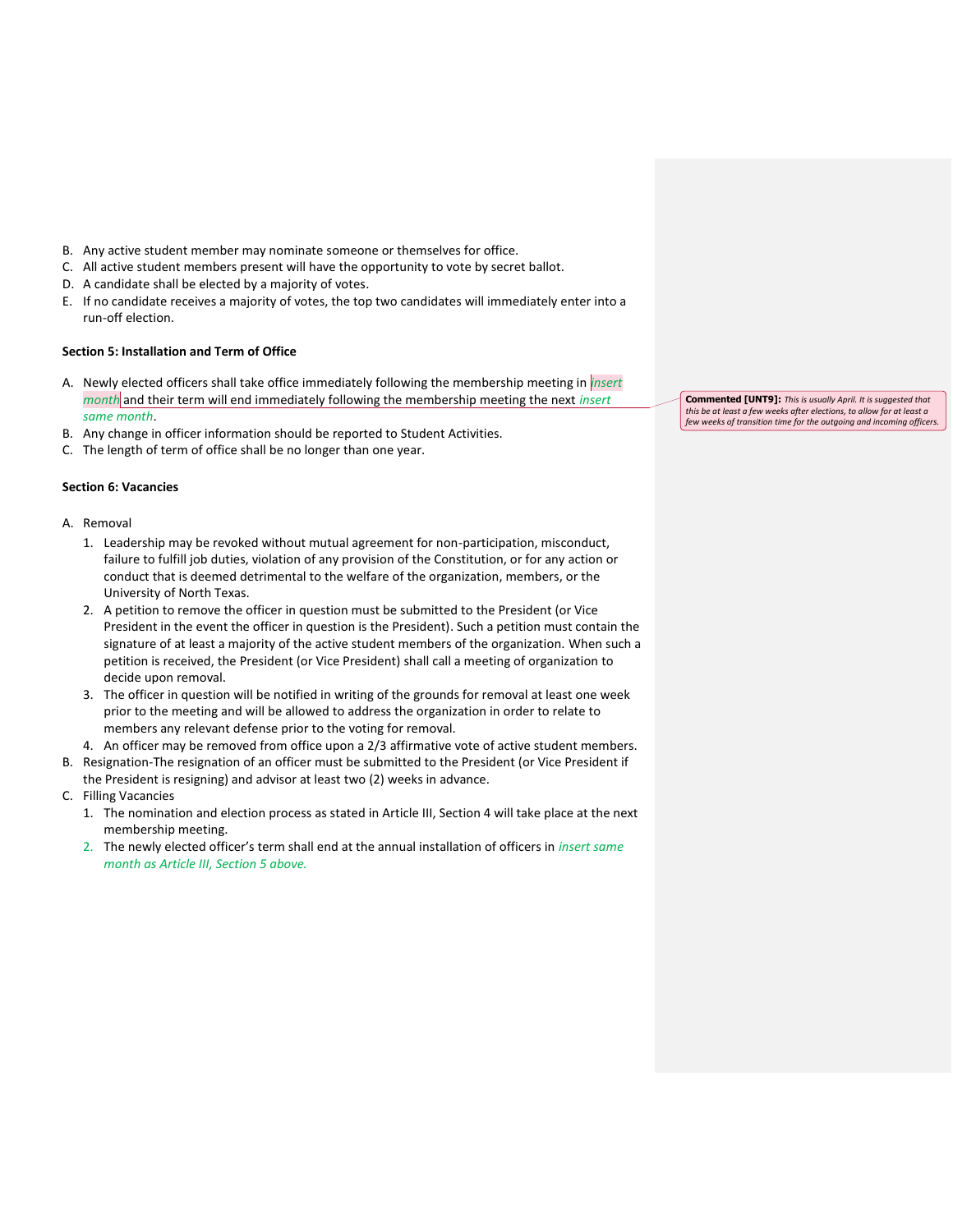# **Article V: Meetings**

#### **Section 1: Membership Meetings**

- A. Membership meetings shall be held *Insert frequency, such as weekly, biweekly, or monthly* during the academic school year.
- B. Meetings are open to those defined in Article III.
- C. Officers and active student members are allowed one vote per motion.
- D. The quorum required to conduct business is a majority of the officers and organization's active student members.
- E. Unless otherwise stated in this constitution, a motion is considered passed with a majority vote.

#### **Section 2: Officer Meetings**

- A. Officer meetings shall be held *Insert frequency, such as weekly, biweekly, or monthly* during the academic school year.
- B. Meetings are open to those defined in Article III.
- C. Officers are allowed one vote per motion.
- D. The quorum required to conduct business is a majority of the officers.
- E. Unless otherwise stated in this constitution, a motion is considered passed with a majority vote.

#### **Section 3: Special Meetings**

- A. Special meetings may be called by the President, with the approval of the officers. A majority vote of the officers or active student members may also call a special meeting.
- B. The Secretary will be responsible for notifying all members and/or officers at least 48 hours in advance, by e-mail and/or telephone.

# **Article VI: Advisor**

### **Section 1: Eligibility and Selection**

- A. The advisor shall be selected by the officers.
- B.  $\Box$  To be eligible to serve as the advisor, the person must be a full-time UNT faculty or staff member.
- C. The advisor has no term limit as long as they remain eligible.

#### **Section 2: Expectations**

- A. Perform the responsibilities listed in UNT Policy 07.019 (Student Organization Policy).
- B. Has no voting rights within the organization.
- C. Be available to officers and members for consultation, advice, counsel, and as a resource.
- D. Be familiar with and provide guidance on university policies and Student Activities procedures pertaining to student organizations.

**Commented [UNT10]:** *This clause should be included verbatim.*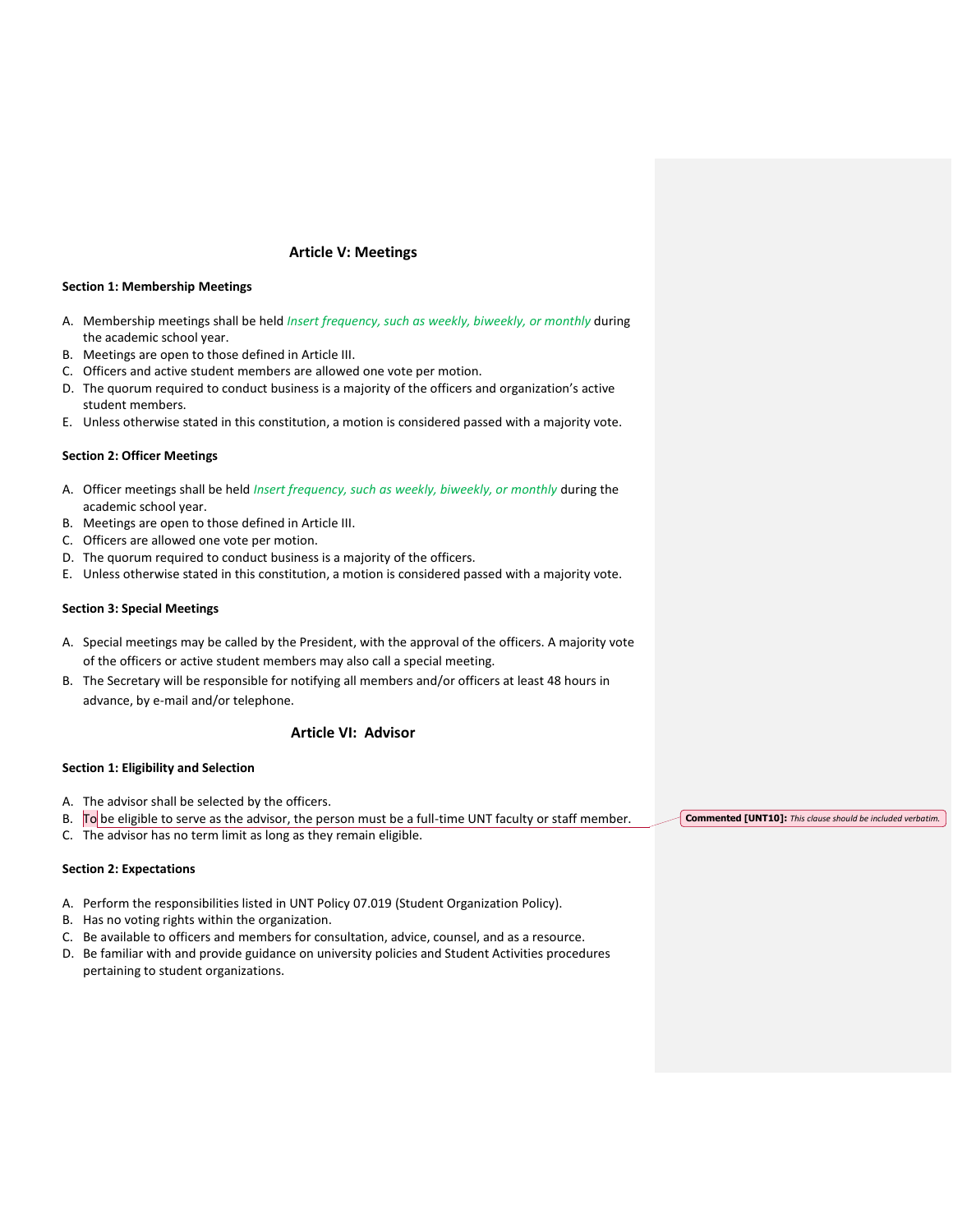- E. Meet regularly with the President.
- F. Sign and/or approve required Student Activities and university paperwork.
- G. Attend the organization's meetings and activities when necessary.
- H. Keep open lines of communication with Student Activities on matters of concern, regarding the student organization.

### **Section 3: Removal and Vacancy**

- A. If the organization wishes to remove the advisor, the advisor will be notified in writing of the possible removal at least 72 hours prior to the vote and will be allowed to address the officers in order to relate any relevant defense prior to the voting for removal.
- B. Upon a majority vote of officers, the advisor will be removed from their duties.
- C. In the event that an advisor is removed or resigns, a new advisor shall be elected within 15 school days. A change in advisor information should be immediately reported to Student Activities.

# **ARTICLE VII – Finances**

# **Section 1: Dues**

Dues and other fees, as well as the collection schedule, may be set by a majority vote of active student members.

### **Section 2: Payment**

- A. Organizational funds may be spent on items such as office supplies, events and activities, publicity, travel expenses, and conference fees, but will not be used for anything illegal under University policy or local, state, and federal laws.
- B. The Treasurer and President shall be responsible for ensuring the payment of all debts accumulated by the organization.

# **Section 3: Transition**

It shall be the responsibility of all account signers to change contact information, as well as assist in the update of new account signatures with the organization's financial institution, after each election.

### **Section 4: Dissolution**

In the event that the organization ceases to exist, any funds remaining in the organization's bank account shall be donated to:

*Pick a tax-exempt 501(c)(3)/non-profit charity or cause Address Phone*